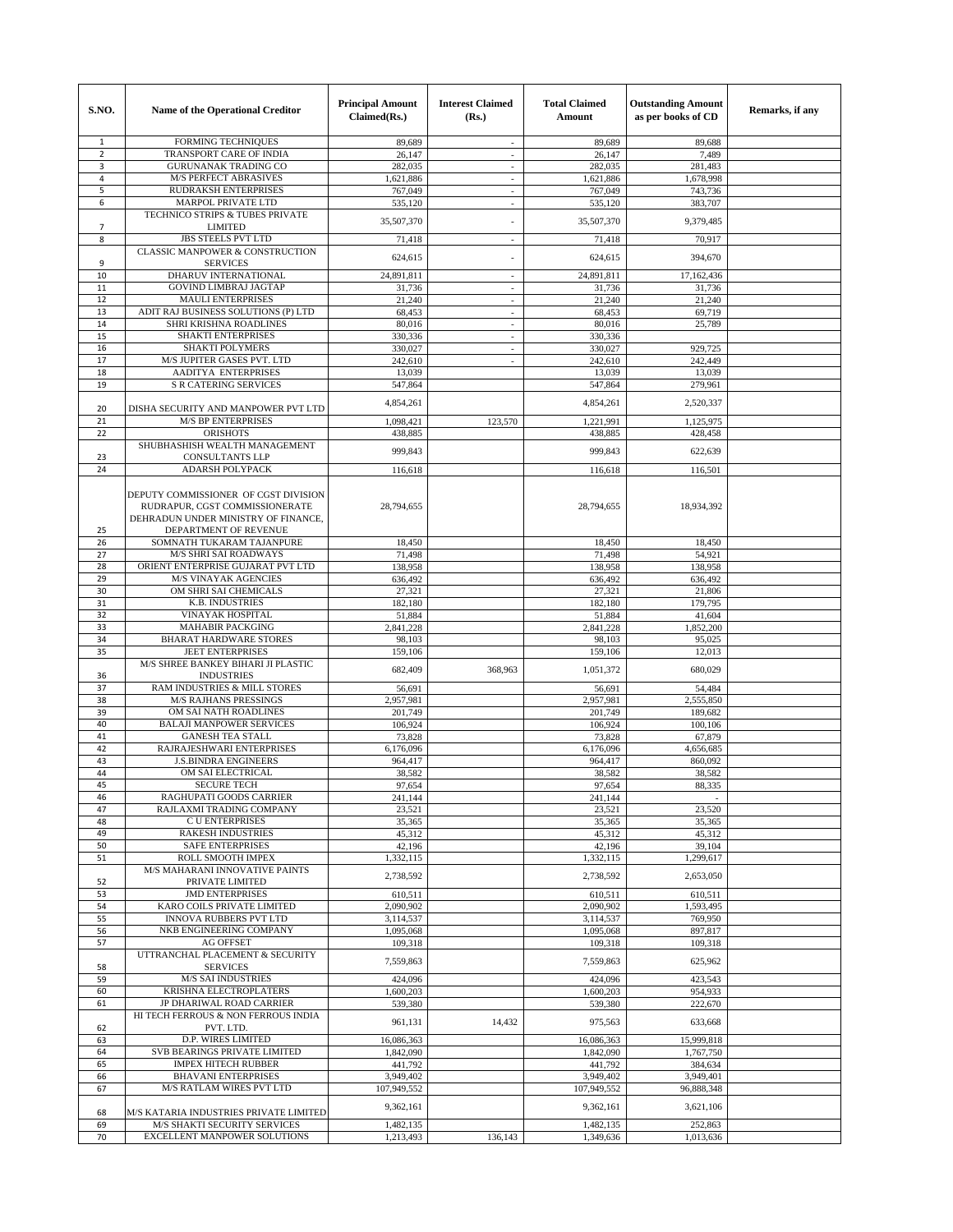| 71         | M/S S S PRANAV STEELS PRIVATE LIMITED                                    | 2,622,528              | 404,611    | 3,027,139              | 2,619,617            |                                                    |
|------------|--------------------------------------------------------------------------|------------------------|------------|------------------------|----------------------|----------------------------------------------------|
| 72         | M/S BANSAL STEEL & POWER LIMITED                                         | 37,133,275             | 754,718    | 37,887,993             | 37,887,993           |                                                    |
| 73         | M/S BANSAL WIRE INDUSTRIES LIMITED                                       | 4,779,221              | 563,125    | 5,342,346              | 5,342,346            |                                                    |
| 74         | SUYOG RUBBER INDIA PVT LTD                                               | 1,231,223              |            | 1,231,223              | 129,011              |                                                    |
| 75         | <b>S M WIRES</b>                                                         | 637,780                |            | 637,780                | 431,451              |                                                    |
| 76         | NILURAM DAMU KOLHE                                                       | 39,336                 |            | 39,336                 | 29,835               |                                                    |
| 77         | <b>AKASH ENTERPRISES</b>                                                 | 25,638                 |            | 25,638                 | 55,638               |                                                    |
| 78<br>79   | M/S VISOULIA ENTERPRISES<br>PARVATESH PACKAGING                          | 64,579                 |            | 64,579                 | 64,579               |                                                    |
| 80         | BHARATH SWIFT LOGISTICS PVT LTD                                          | 1,058,764<br>1,482,369 |            | 1,058,764<br>1,482,369 | 1,050,239<br>517,679 |                                                    |
| 81         | M/S SATGURU SEMAN CARGO CARRIERS                                         | 271,569                | 69,054     | 340,623                | 265,673              |                                                    |
| 82         | STANDARD COATINGS                                                        | 192,183                |            | 192,183                | 189,138              |                                                    |
| 83         | <b>SAI FUEL POINT</b>                                                    | 110,532                |            | 110,532                | 108,615              |                                                    |
|            |                                                                          | 1,623,275              |            | 1,623,275              | 1.558.607            |                                                    |
| 84         | SAPNA ENGINEERING SOLUTION PVT LTD                                       |                        |            |                        |                      |                                                    |
| 85         | SATYAM SHIVAM PACKAGING PVT LTD                                          | 57,183                 |            | 57,183                 | 57,183               |                                                    |
| 86         | REGAL METAL & FERRO ALLOYS                                               | 1,367,189              | 41,746     | 1,408,935              | 51,105               |                                                    |
| 87<br>88   | <b>SHREE GANESH ENTERPRISES</b><br><b>DEV TRANSPORT</b>                  | 65,080<br>62,367       |            | 65,080<br>62,367       | 65,080<br>10,000     |                                                    |
| 89         | STERLING ABRASIVES LTD                                                   | 2,007,802              |            | 2,007,802              | 2,007,802            |                                                    |
| 90         | <b>BEST QUALITY FASTENERS</b>                                            | 157,072                |            | 157,072                | 120,494              |                                                    |
| 91         | <b>KASANA ROADLINES</b>                                                  | 574,965                |            | 574,965                | 462,902              |                                                    |
|            | TATA STEEL DOWNSTREAM PRODUCTS                                           |                        |            |                        |                      |                                                    |
| 92         | <b>LIMITED</b>                                                           | 118,651                | 4,154      | 122,806                | 122,806              |                                                    |
| 93         | <b>M/S JAI GURU ENTERPRISES</b>                                          | 733,454                | 50,369     | 783,823                | 733,455              |                                                    |
| 94         | <b>BS ENTERPRISES</b>                                                    | 854,303                |            | 854,303                | 377,594              |                                                    |
| 95         | SAWARIA INDANE GAS SERVICE                                               | 595,037                | 65,500     | 660,537                | 595,142              |                                                    |
| 96         | BS HR CONSULTANT PRIVATE LIMITED                                         | 201.154                |            | 201.154                | 195,501              |                                                    |
| 97         | <b>GANPATI ENTERPRISES</b>                                               | 431.619                | 72,450     | 504,070                | 448,885              |                                                    |
| 98         | <b>SIS LIMITED</b><br>PENGG USHA MARTIN WIRES PRIVATE                    | 518,085                | 75,492     | 593,577                | 315,710              |                                                    |
| 99         | <b>LIMITED</b>                                                           | 40,801,235             | 11,962,032 | 52,763,267             | 40,301,358           |                                                    |
| 100        | <b>M/S NAVJEEVAN TRADERS</b>                                             | 453,713                | 65,000     | 518,713                | 451,492              |                                                    |
| 101        | SHRI GANPATI EXPRESS                                                     | 149,059                |            | 149,059                | 107,687              |                                                    |
| 102        | <b>NAVEEN RASAYAN</b>                                                    | 911,592                |            | 911,592                | 886,196              |                                                    |
| 103        | FORMATIC ENGINEERING WORKS                                               | 90,312                 |            | 90,312                 | 86,839               |                                                    |
| 104        | DK SARKAR                                                                | 100,929                |            | 100,929                | 67,796               |                                                    |
| 105        | M/S SHREE SHYAM ENGINEERING                                              | 218,413                |            | 218,413                | 218,413              |                                                    |
| 106        | RADHA KRISHNA PAPER PRODUCTS                                             | 834,000                |            | 834,000                | 833,188              |                                                    |
| 107        | <b>SAI RAM ENTERPRISES</b>                                               | 2,032,009              |            | 2,032,009              | 1,071,400            |                                                    |
| 108        | SONIA SINGH ENTERPRISES                                                  | 600,765                |            | 600,765                | 514,915              |                                                    |
| 109        | USHA MARTIN LIMITED                                                      | 11,333,293             | 711,318    | 12,044,611             | 10,090,596           |                                                    |
|            |                                                                          | 87,657                 |            | 87,657                 |                      | The book shows the debit<br>balance and not credit |
|            |                                                                          |                        |            |                        |                      |                                                    |
|            |                                                                          |                        |            |                        |                      |                                                    |
| 110<br>111 | OM LOGISTICS LIMITED                                                     |                        |            |                        |                      | balance                                            |
|            | <b>M/S GARG ENTERPRISES</b><br>SUNSHINE PAINTS AND ALLIED CHEMICALS      | 31,175                 |            | 31,175                 | 31,175               |                                                    |
| 112        | <b>COMPANY</b>                                                           | 44,123                 |            | 44,123                 | 40,052               |                                                    |
| 113        | <b>M/S AUTO &amp; CYCLE SALES</b>                                        | 322,528                |            | 322,528                | 322,360              |                                                    |
| 114        | <b>G S ENGINEERING SERVICES</b>                                          | 1,691,647              | 304,496    | 1,996,143              | 142,070              |                                                    |
|            |                                                                          |                        |            |                        |                      | The book shows the debit                           |
|            |                                                                          | 1,745,881              |            | 1,745,881              |                      | balance and not credit                             |
| 115        | AMAN METAL FINISHERS                                                     |                        |            |                        |                      | balance                                            |
| 116        | <b>DIMOND ELECTRICALS</b>                                                | 74,521                 |            | 74,521                 | 92,847               |                                                    |
| 117        | <b>M/S ANANTA ENTERPRISES</b>                                            | 2,815,127              |            | 2,815,127              | 1,964,063            |                                                    |
| 118        | <b>GRAVITY FACILITY MANAGEMENT</b><br><b>SOLUTIONS PVT LTD</b>           | 3,476,833              | 80,550     | 3,557,383              | 1,978,391            |                                                    |
|            |                                                                          |                        |            |                        |                      |                                                    |
| 119        | QUICKMAN SECURITY SERVICE PVT LTD                                        | 82,564                 |            | 82,564                 | 81,996               |                                                    |
| 120        | <b>RAINBOW ENTERPRISES</b>                                               | 7,501                  |            | 7,501                  | 7,501                |                                                    |
| 121        | <b>SWASTIK ENTERPRISES</b>                                               | 1,799,176              |            | 1,799,176              | 1,217,115            |                                                    |
|            |                                                                          |                        |            |                        |                      | Name of the Vendor has                             |
|            |                                                                          |                        |            |                        |                      | Changed from Arihant                               |
|            |                                                                          | 29,312                 |            | 29,312                 | 20,995               | Packers to Adinath Global                          |
|            |                                                                          |                        |            |                        |                      | Resources, amount is tallying                      |
| 122        | <b>ADINATH GLOBAL RESOURCES</b>                                          |                        |            |                        |                      | with books                                         |
| 123        | STITCH OVERSEAS PRIVATE LIMITED                                          | 74,451                 |            | 74,451                 | 74,450               |                                                    |
| 124<br>125 | <b>SWASTIK PIPE LIMITED</b><br>M/S MICRO SCREW MFG. CO. PVT. LTD         | 11,062,311             | 6,335,978  | 17,398,289             | 8,093,390            |                                                    |
| 126        | <b>SK ALUMINIUM</b>                                                      | 996,240<br>6,431       |            | 996,240<br>6,431       | 934,018<br>6,431     |                                                    |
| 127        | <b>KD ENTERPRISES</b>                                                    | 301,694                |            | 301,694                | 241,726              |                                                    |
|            |                                                                          |                        |            |                        |                      | Yet to be tallied from books                       |
|            |                                                                          | 117,033                |            | 117,033                | 117,033              | of accounts of Corporate                           |
| 128        | UNIVERSAL ANALYTICAL LAB                                                 |                        |            |                        |                      | Debtor                                             |
|            | PERFECT INSTRUMENTATION                                                  | 26,003                 |            | 26,003                 | 25,782               |                                                    |
| 129        | <b>SYSTEMS &amp; CONTROLS</b>                                            |                        |            |                        |                      |                                                    |
| 130        | <b>VANSH GRAPHICS</b>                                                    | 2,360                  |            | 2,360                  | 2,360                |                                                    |
| 131        | <b>DURGA PRINTING PRESS</b>                                              | 45,086                 |            | 45,086                 | 6,126                |                                                    |
|            | DEPUTY EXCISE & TAXATION                                                 |                        |            |                        |                      |                                                    |
|            | COMMISSIONER (ST), GURUGRAM (SAUTH),<br>EXCISE & TAXATION DEPTT, GOVT OF | 28,807,173             |            | 28,807,173             | 28,807,173           |                                                    |
| 132        | <b>HARYANA</b>                                                           |                        |            |                        |                      |                                                    |
| 133        | M/S CHAUHAN ENGINEERING WORKS                                            | 1,536,410              |            | 1,536,410              | 1,166,535            |                                                    |
| 134        | NITESH GOLDEN TRANSPORT CO.                                              | 625,367                |            | 625,367                | 468,743              |                                                    |
| 135<br>136 | <b>INDUSTRIAL SERVICES</b><br>POPULAR TRADING COMPANY                    | 256,413<br>71,112      |            | 256,413<br>71,112      | 255,539<br>71,523    |                                                    |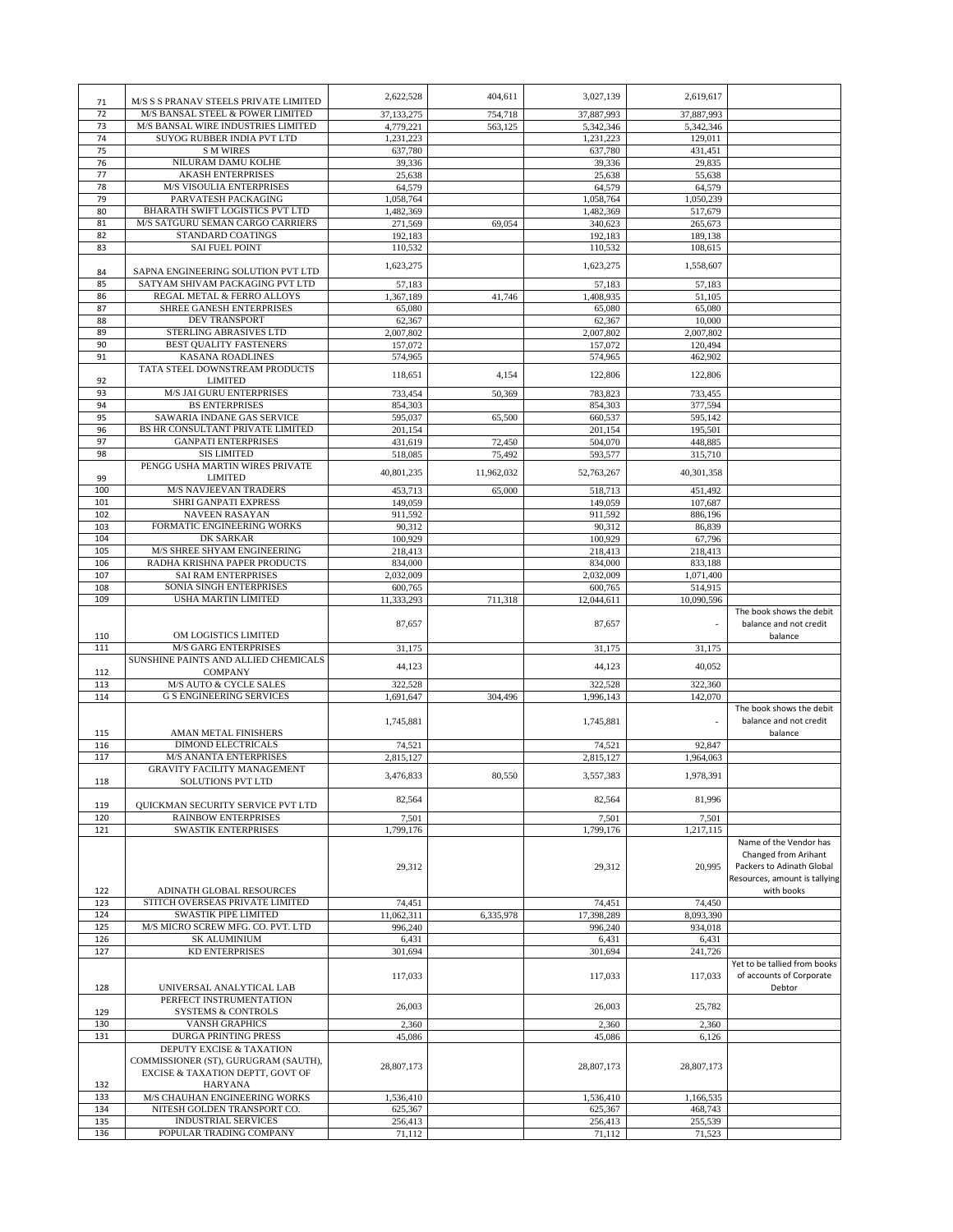| 137        | <b>BHAGWATI TRADING</b>                                                                                                                                                                                                                      | 31,592    |            | 31,592             | 29,632             |                                                                                                                                   |
|------------|----------------------------------------------------------------------------------------------------------------------------------------------------------------------------------------------------------------------------------------------|-----------|------------|--------------------|--------------------|-----------------------------------------------------------------------------------------------------------------------------------|
| 138        | SANGAM TRADING COMPANY                                                                                                                                                                                                                       | 271,536   |            | 271,536            | 274,212            |                                                                                                                                   |
| 139        | <b>SAK ENGINEERING</b>                                                                                                                                                                                                                       | 27,341    |            | 27,341             | 5,887              |                                                                                                                                   |
|            | VINAYAK ENGINEERING CORPORATION                                                                                                                                                                                                              |           |            |                    |                    |                                                                                                                                   |
| 140        |                                                                                                                                                                                                                                              | 1,371,751 |            | 1,371,751          | 1,041,191          |                                                                                                                                   |
| 141        | DISHA SUPER PLAST                                                                                                                                                                                                                            | 136,432   |            | 136,432            | 130,159            |                                                                                                                                   |
|            |                                                                                                                                                                                                                                              | 1,174,734 |            | 1,174,734          | 1,012,528          |                                                                                                                                   |
| 142        | SHREE MOHTA DEVI TRANSPORT COMPANY                                                                                                                                                                                                           |           |            |                    |                    |                                                                                                                                   |
| 143        | SHARMA WEIGHING SYSTEM                                                                                                                                                                                                                       | 13,269    |            | 13,269             | 13,564             |                                                                                                                                   |
| 144        | PARADISE ENGINEERING WORKS                                                                                                                                                                                                                   | 39,704    |            | 39,704             | 36,773             |                                                                                                                                   |
| 145        | <b>ARIKESH ASSOCIATES</b>                                                                                                                                                                                                                    | 1,261,955 |            | 1,261,955          | 832,228            |                                                                                                                                   |
|            | SPG AUTO COMPONENTS PVT LTD                                                                                                                                                                                                                  |           |            |                    |                    |                                                                                                                                   |
| 146        |                                                                                                                                                                                                                                              | 141,748   |            | 141,748            | 141,747            |                                                                                                                                   |
| 147        | <b>INSTA PACKERS</b>                                                                                                                                                                                                                         | 555,785   | 77,488     | 633,273            | 553,189            |                                                                                                                                   |
| 148        | <b>VICKY ROADWAYS</b>                                                                                                                                                                                                                        | 4,468,486 |            | 4,468,486          | 400,058            |                                                                                                                                   |
| 149        | BONY POLYMERS PRIVATE LIMITED                                                                                                                                                                                                                | 348,543   |            | 348,543            |                    | This outstanding is already<br>adjusted with the Customer<br>Balance, hence no<br>outsatnding in the books of<br>Corporate Debtor |
| 150        | JAI MATA DI STEEL TRADING CO.                                                                                                                                                                                                                | 200,000   |            | 200,000            |                    | Not vendor in books of<br>Corporate Debtor                                                                                        |
| 151        | M/S SHIV KIRPA CRYOGENICS                                                                                                                                                                                                                    | 374,697   |            | 374,697            | 355,303            |                                                                                                                                   |
| 152        | <b>SAI DD TRADERS</b>                                                                                                                                                                                                                        | 481,526   |            | 481,526            | 319,961            |                                                                                                                                   |
|            |                                                                                                                                                                                                                                              |           |            |                    |                    |                                                                                                                                   |
|            |                                                                                                                                                                                                                                              | 693,120   |            | 693,120            |                    | Not vendor in books of                                                                                                            |
| 153<br>154 | <b>PROOF FIRE</b><br>Sales Tax Dept. Govt of Maharashtra through Dy.<br>Commissioner of Sales Tax, (NAS-VAT-E-003),<br>Nashik, Now State Tax Department, Govt of<br>Maharashtra through Dy. Commissioner of State<br>Tax, Ambad_503, Nashik. | 2,057,613 |            | 2,057,613          | 2,057,613          | Corporate Debtor                                                                                                                  |
| 155        | M/S MEENAKSHI OVERSEAS                                                                                                                                                                                                                       | 3,693,580 |            | 3,693,580          | 749,542            |                                                                                                                                   |
| 156        | <b>EXCELLENT SERVICES</b>                                                                                                                                                                                                                    | 2,831,651 |            | 2,831,651          | 1,988,267          |                                                                                                                                   |
|            | <b>EMPLOYEE PROVIDENT FUND</b>                                                                                                                                                                                                               |           |            |                    |                    |                                                                                                                                   |
| 157        | ORGANIZATION                                                                                                                                                                                                                                 | 2,696,965 |            | 2,696,965          | 2,696,965          |                                                                                                                                   |
| 158        |                                                                                                                                                                                                                                              | 384,955   |            |                    | 457,293            |                                                                                                                                   |
|            | <b>KESAR SINGH &amp; SONS</b>                                                                                                                                                                                                                |           |            | 384,955            |                    |                                                                                                                                   |
| 159        | SHRI KRISHNA INDUSTRIES                                                                                                                                                                                                                      | 130,352   |            | 130,352            | 130,241            |                                                                                                                                   |
| 160        | <b>VSD &amp; ASSOCIATES</b>                                                                                                                                                                                                                  | 1,230,400 |            | 1,230,400          | 1,230,400          |                                                                                                                                   |
|            | GOODLUCK INDUSTRIES (A UNIT OF                                                                                                                                                                                                               |           |            |                    |                    |                                                                                                                                   |
| 161        | <b>GOODLUCK INDIA LIMITED)</b>                                                                                                                                                                                                               | 2,919,338 |            | 2,919,338          | 2,647,066          |                                                                                                                                   |
| 162        | NEW RAJDHANI TOOLS STORE                                                                                                                                                                                                                     | 398,609   |            | 398,609            | 273,476            |                                                                                                                                   |
|            |                                                                                                                                                                                                                                              |           |            |                    |                    |                                                                                                                                   |
|            | SUNTEK AXPRESS INDIA PRIVATE LIMITED                                                                                                                                                                                                         | 195,451   |            | 195,451            | 136,756            |                                                                                                                                   |
| 163        |                                                                                                                                                                                                                                              |           |            |                    |                    |                                                                                                                                   |
| 164        | SHIVAM OIL TRADERS                                                                                                                                                                                                                           | 421,637   |            | 421,637            | 420,630            |                                                                                                                                   |
|            |                                                                                                                                                                                                                                              |           |            |                    |                    |                                                                                                                                   |
| 165        | LANDMARK SECURITY FORCE SERVICES                                                                                                                                                                                                             | 413,884   | 55,478     | 469,362            |                    | Service is not provided by<br>the Vendor to Emkay<br>Automobile Industries Ltd.                                                   |
| 166        | <b>LUTHRA &amp; ASSOCIATES</b>                                                                                                                                                                                                               | 49,560    |            | 49,560             | 29,130             |                                                                                                                                   |
| 167        | <b>BHALLA &amp; COMPANY</b>                                                                                                                                                                                                                  | 123,616   |            | 123,616            | 13,255             |                                                                                                                                   |
|            |                                                                                                                                                                                                                                              |           |            |                    |                    |                                                                                                                                   |
| 168        | <b>AVON COATINGS</b>                                                                                                                                                                                                                         | 276,130   |            | 276,130            | 138,431            |                                                                                                                                   |
|            | <b>EMPLOYEE PROVIDENT FUND</b>                                                                                                                                                                                                               | 2,454,998 |            | 2,454,998          | 2,454,998          |                                                                                                                                   |
| 169        | ORGANIZATION                                                                                                                                                                                                                                 |           |            |                    |                    |                                                                                                                                   |
| 170        | VIKAS HARDWARE & ELECTRICALS                                                                                                                                                                                                                 | 145,089   |            | 145,089            | 145,088            |                                                                                                                                   |
|            | <b>EMPLOYEE PROVIDENT FUND</b>                                                                                                                                                                                                               | 5,451,866 |            | 5,451,866          | 5,451,866          |                                                                                                                                   |
| 171        | ORGANIZATION<br>M/S CUMMINS SALES & SERVICE PRIVATE                                                                                                                                                                                          |           |            |                    |                    |                                                                                                                                   |
| 172        | <b>LIMITED</b>                                                                                                                                                                                                                               | 152,214   | 16,256     | 168,470            | 144,837            |                                                                                                                                   |
| 173        | M/S UTTARAKHAND POWER CORPORATION<br>LTD                                                                                                                                                                                                     | 2,433,681 |            | 2,433,681          | 2,433,681          |                                                                                                                                   |
|            | M/S UTTARAKHAND POWER CORPORATION                                                                                                                                                                                                            | 1,193,034 |            | 1,193,034          | 1.193.034          |                                                                                                                                   |
| 174        | <b>LTD</b>                                                                                                                                                                                                                                   |           |            |                    |                    |                                                                                                                                   |
| 175        | SHIV SHAKTI ENTERPRISES                                                                                                                                                                                                                      | 1,047,365 |            | 1,047,365          | 809,757            |                                                                                                                                   |
| 176        | <b>GARG HARDWARE AND PIPE STORE</b>                                                                                                                                                                                                          | 621,666   |            | 621.666            | 618,861            |                                                                                                                                   |
| 177        | ASHVAMEDH ISPAT VANIJYA                                                                                                                                                                                                                      | 616,273   |            | 616,273            | 189,995            |                                                                                                                                   |
| 178        | WIRE SALES ENTERPRISE                                                                                                                                                                                                                        | 502,438   |            | 502,438            | 313,948            |                                                                                                                                   |
| 179        | WASAN BROTHERS PVT LTD                                                                                                                                                                                                                       | 436,381   |            | 436,381            | 34,560             |                                                                                                                                   |
|            | SKN HARYANA CITY GAS DISTRIBUTION                                                                                                                                                                                                            | 1.404.703 |            | 1,404,703          | 760,487            |                                                                                                                                   |
| 180<br>181 | PVT. LTD<br>ASSISTANT COMMISSIONER OF CGST AND<br>CENTRAL EXCISE, NASHIK II DIVISION                                                                                                                                                         | 5,295,945 | 13,080,984 | 18,376,929         | 5,295,945          |                                                                                                                                   |
|            |                                                                                                                                                                                                                                              |           |            |                    |                    |                                                                                                                                   |
| 182        | PRABHAT HERBALS PVT LTD                                                                                                                                                                                                                      | 953,753   |            | 953,753            | 356,400            |                                                                                                                                   |
| 183        | <b>SK COMPONENT</b>                                                                                                                                                                                                                          | 1,337,434 |            | 1,337,434          | 944,464            |                                                                                                                                   |
| 184        | <b>ESI CORPORATION</b>                                                                                                                                                                                                                       | 426,787   |            | 426,787            | 426,787            |                                                                                                                                   |
| 185        | <b>BHARAT STATIONERS</b>                                                                                                                                                                                                                     | 238,370   | 42,906     | 281,276            |                    | Not vendor in books of<br>Corporate Debtor                                                                                        |
|            |                                                                                                                                                                                                                                              |           |            |                    |                    |                                                                                                                                   |
| 186        | UNITY TECHNICAL SERVICES                                                                                                                                                                                                                     | 79,089    |            | 79,089             | 78,418             |                                                                                                                                   |
| 187        | VOSS EXOTECH AUTOMOTIVE PVT.LTD                                                                                                                                                                                                              | 846,880   |            | 846,880            | 846,880            |                                                                                                                                   |
| 188        | <b>MAA LAXMI ENTERPRISES</b>                                                                                                                                                                                                                 | 28,320    |            | 28,320             | 28,320             |                                                                                                                                   |
| 189        | DYNACORP ENGINEERING PVT LTD                                                                                                                                                                                                                 | 29,764    |            | 29,764             |                    | Not vendor in books of<br>Corporate Debtor                                                                                        |
| 190        | ANJU AUTOMOBLE PVT LTD                                                                                                                                                                                                                       |           |            |                    | 2,962              |                                                                                                                                   |
|            |                                                                                                                                                                                                                                              | 16,598    |            | 16,598             |                    |                                                                                                                                   |
| 191        | Caparo Engineering India Limited                                                                                                                                                                                                             | 563,304   | 36,671     | 5,99,976           | 563,304            |                                                                                                                                   |
| 192        | Shanti Interior Decorators                                                                                                                                                                                                                   |           |            | 116,197            | 116,062            |                                                                                                                                   |
| 193        | Orient Enterprise Gujarat Pvt Ltd                                                                                                                                                                                                            |           |            | 138,958            | 138,958            |                                                                                                                                   |
| 194<br>195 | Ashok Kumar Contractor<br>Hanuman Roadlines                                                                                                                                                                                                  |           |            | 199,233<br>262,930 | 168,118<br>215,602 |                                                                                                                                   |